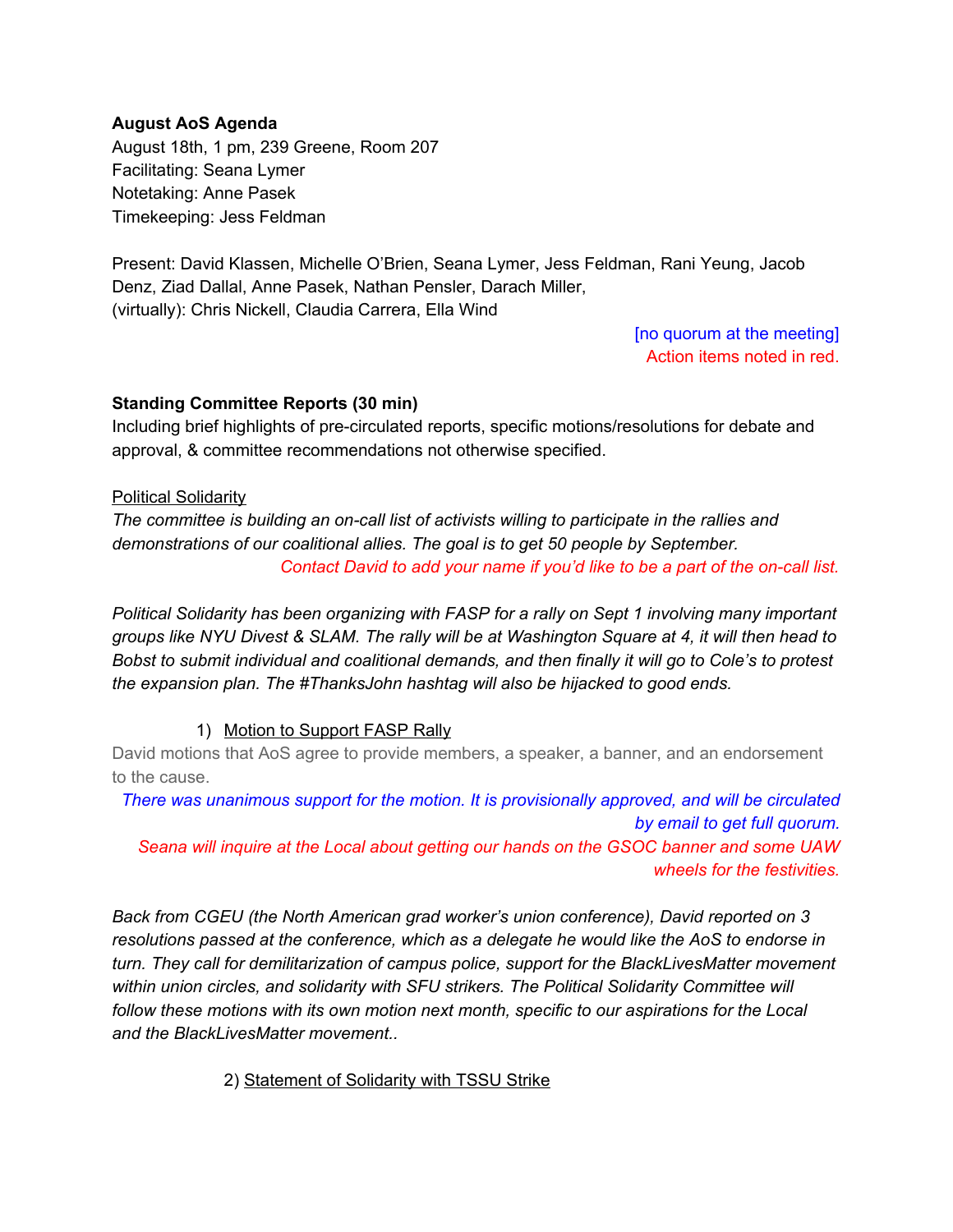GSOC-UAW Local 2110 stands in solidarity with our fellow workers at Simon Fraser University as they continue their strike for a fair contract.

What TSSU is fighting for, including equality for language instructors, workload protections for TAs, job security for adjuncts, workplace safety and timely payment of wages, are vital for any academic workplace. Their struggles are a part of existing worldwide struggles against worker precarity and against the exacerbated exploitation under neoliberalism.

The onus lies entirely on the university administration to meet the needs of its workers and offer them a fair contract, especially as many of these come at no additional cost to the university.

Simon Fraser runs because workers make it run. At SFU, TSSU members provide 50% of the face time teaching and a majority of distance education for less than 5% of the budget. It is the clear responsibility of the Simon Fraser administration to provide adequate working conditions to its workers and bargain in good faith.

Our support and solidarity go out to the striking workers at Simon Fraser University, and we urge the administration of this university to take the necessary steps to negotiate a fair contract.

## *There is unanimous support for the motion. It passes provisionally, and will be circulated by email to get full quorum*

## 3) Support for Demilitarizing and Disarming Campus Police Forces

WHEREAS, University of Cincinnati police officer Ray Tensing, in cold blood, murdered Samuel Dubose, an unarmed Black man during a traffic stop, and the people of Cincinnati have taken to the streets to demand justice,

WHEREAS, the University of Cincinnati's police force is emblematic of violent, racist, unaccountable campus police forces across the country which not only carry out crimes like the murder of Samuel Dubose, but also participate in the displacement of residents of university neighborhoods, residential racial segregation, the profiling of students of color, and the repression of student protest and labor organizing,

WHEREAS, campus police forces have inadequate accountability to the community where

such accountability exists at all, and report only to university administrations,

WHEREAS, campus police forces often collude with municipal and county police forces in their racist policing tactics,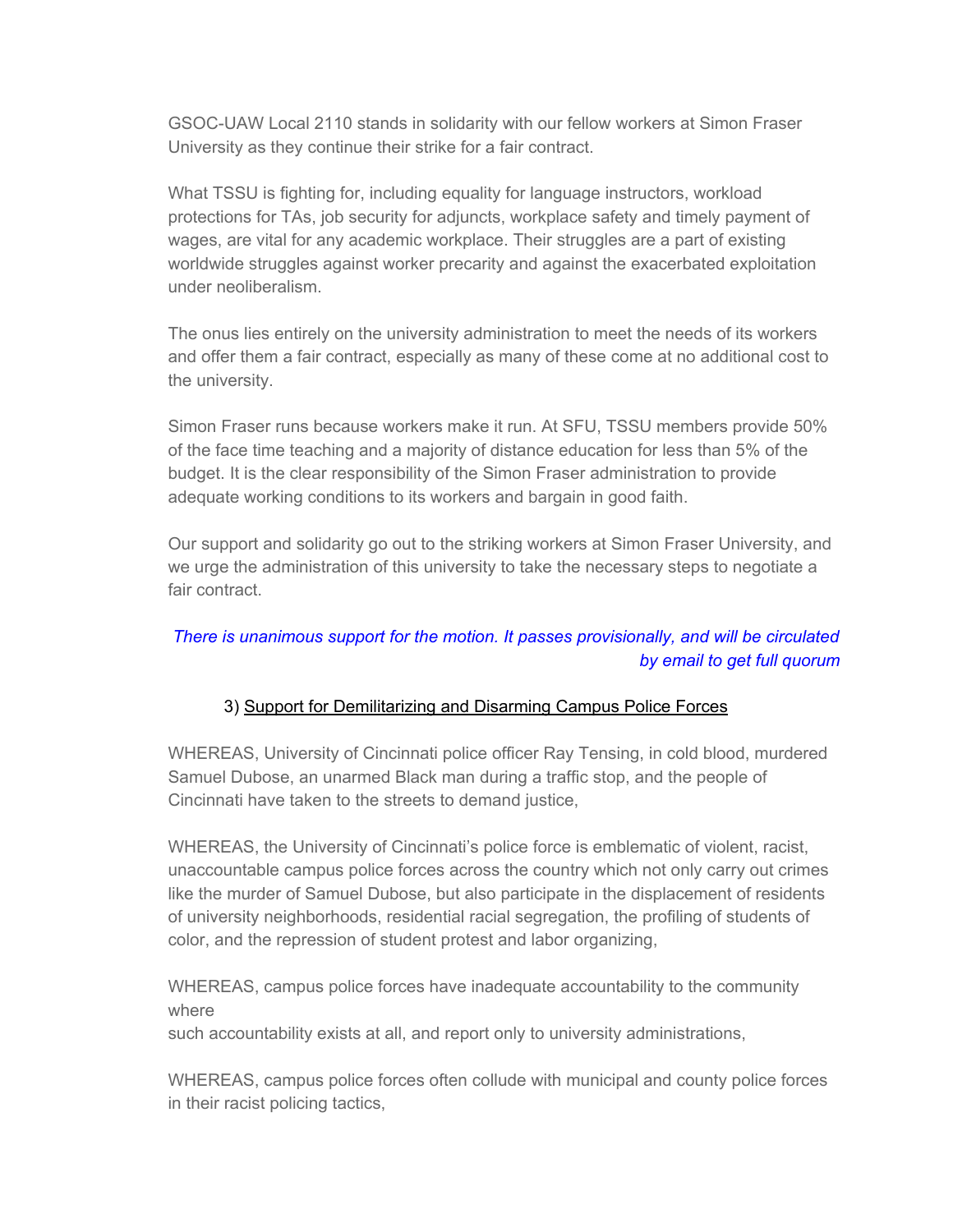WHEREAS, campus police forces structurally impede the education and livelihood of people of color on college campuses, a clear contradiction of their supposed purpose of serving and protecting the campus community,

WHEREAS, funding and resources are being stripped away from student learning across higher education even as campus police forces acquire more weapons, equipment, and personnel,

WHEREAS, GSOC-UAW-Local 2110 is committed to social justice and to campus environments where people of color are not under constant threat of violence and harassment, and is committed to supporting the Black liberation struggle,

WHEREAS, university police forces protect administrations rather than support students and workers, and weapons do not contribute to a collaborative, safe campus environment,

WHEREAS, unarmed public safety without arrest power could provide conflict de-escalation and resolution, restorative justice programs, safety escorts, and victim services and data, without also creating the oppressive and repressive apparatus of armed police forces,

BE IT RESOLVED, that, as an expression of support for the Black Lives Matter movement, as a matter of workplace safety, and as a statement of solidarity with the communities that are too often under attacks of many forms from our institutions of higher education, GSOC-UAW-Local 2110 calls on all campus administrations to:

1. Disarm campus police forces,

2. Reduce campus police department budgets and allot those funds for academics, and recruitment and retention of Black students,

3. Remove campus police from operations off of university property, including all public streets.

# *There is unanimous support for the motion. It passes provisionally, and will be circulated by email to get full quorum*

#### 4) Support for the #BlackLivesMatter Movement

WHEREAS, the United States is in the midst of a national crisis of police violence against people of color, and overwhelmingly black people, and this crisis is of epidemic proportions, now counting at least one black life taken by police or security forces every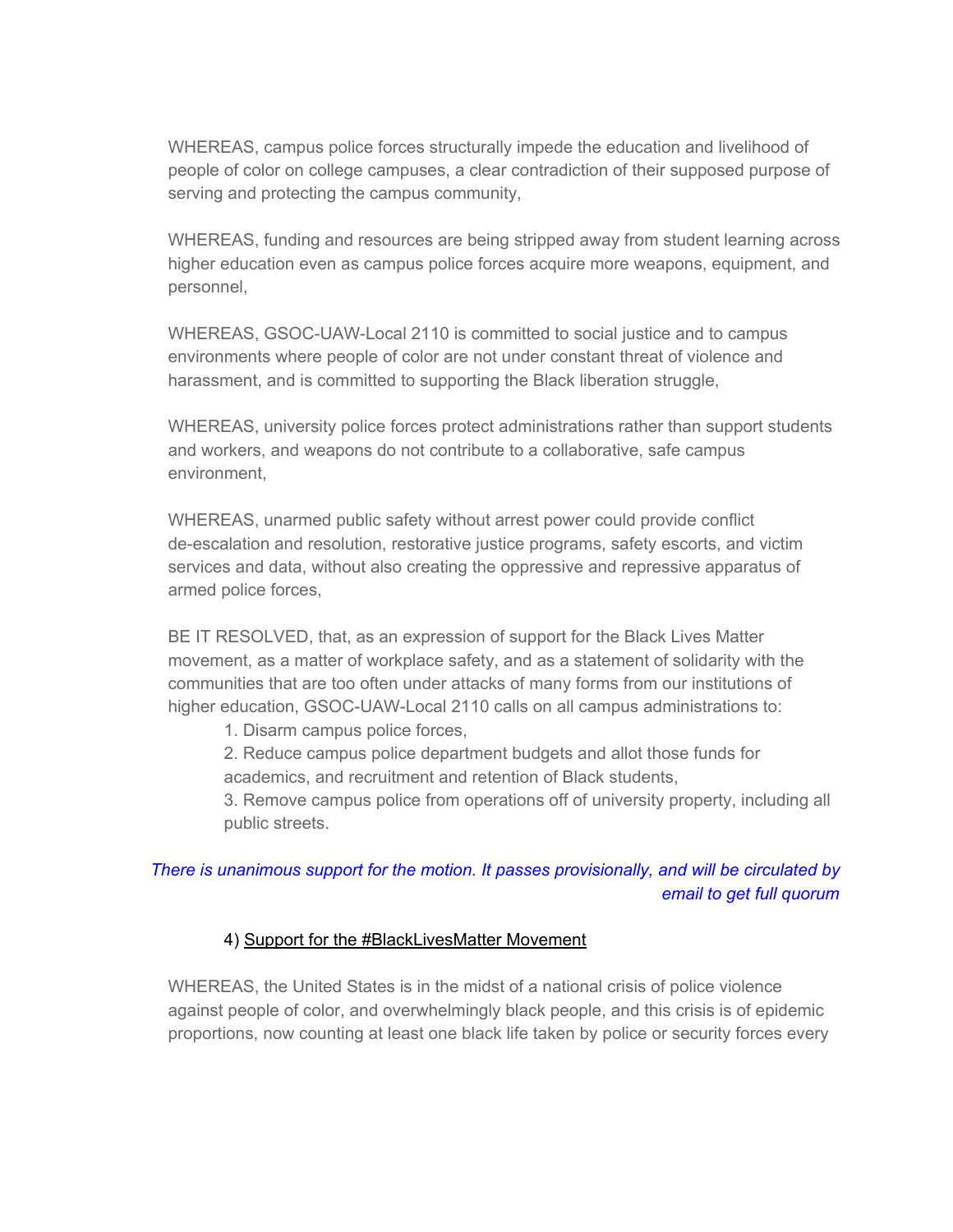week across the country and with a total of 678 police killings since January 1, 2015;<sup>1</sup> and

WHEREAS, police brutality against black people reaches into every corner of the United States, north and south, east and west, and affects every kind of person, young and old, trans or cisgender; and because these instances of police brutality continued unabated across the US and Canada, acts of protest, mobilization, and rebellion have resurged in a sustained way across the country, drawing on the legacy of the Black Freedom Struggle; and

WHEREAS, the explosion of protest and rebellion last summer in Ferguson, MO served to shine a spotlight on the issue of police brutality and to arouse millions of people around the US, Canada, and around the world to action, and

WHEREAS, the labor movement, as the potential champion for the interests of the immense majority of our society, and as the most racially integrated movement in the US and Canada, has an obligation to support the aims and means of the #BlackLivesMatter movement; and

WHEREAS, the progressive wing of the labor movement has a proud history of supporting the fight for racial justice and equality, dating back to the beginning of the 20th century but also through the 1950s and 1960s, when many of our parent unions supported the struggle against Jim Crow in the US South, and our support today would follow in these proud footsteps; and

WHEREAS, police unions, in contrast to the progressive record of organized labor, have regularly sought to advance the militarization of the police and policies extending police impunity while defending individual officers who commit racist murders, and

WHEREAS, numerous unions and labor leaders like the United Federation of Teachers,<sup>2</sup> the Teaching Assistants Association,<sup>3</sup> ATU Local 689,<sup>4</sup> UFCW president Joe Hansen,<sup>5</sup> and AFL-CIO president Richard Trumka, $6$  among others, have already indicated their support for the movement and despite any and all of their shortcomings, we desire to further this support and transform it into action by our local unions and members in solidarity with local #BlackLivesMatter organizing;

<sup>1</sup> http://killedbypolice.net

 $2$  http://nypost.com/2014/08/16/teachers-union-backing-sharptons-planned-rally-against-police/

 $3$  http://fox6now.com/2015/03/11/new-rally-planned-in-madison-police-shooting/

<sup>4</sup> http://www.atulocal689.org/uploads/4/1/1/4/41141827/police\_violence\_rally.pdf

 $5$  http://www.ufcw.org/2014/08/22/ufcw-president-hansen-statement-on-mother-of-michael-brown/

 $6$  http://www.dailykos.com/story/2014/09/30/1333201/-We-Need-to-Talk-About-Ferguson#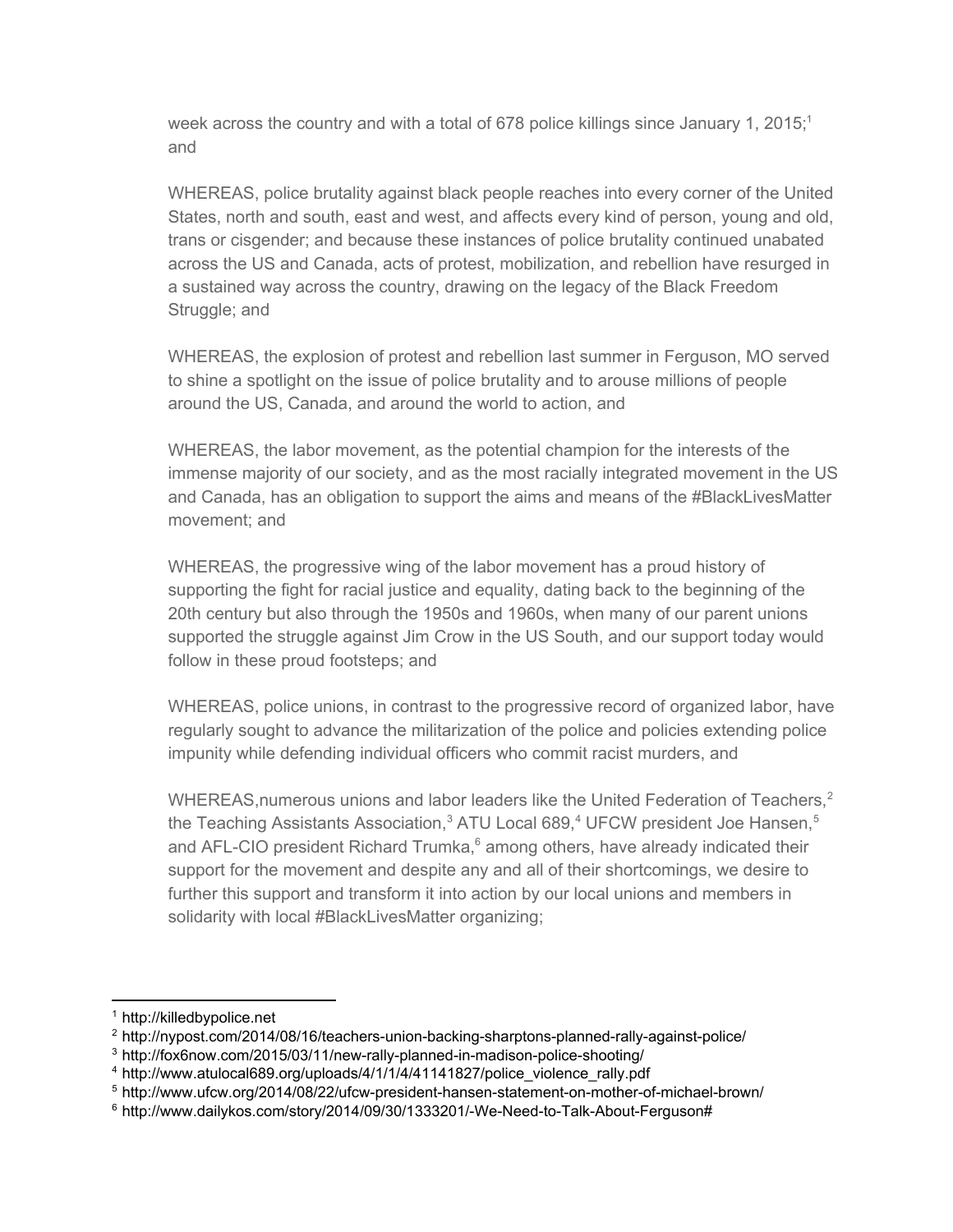WHEREAS, as members of GSOC-UAW-Local 2110, we recognize that we are a self-selected group of union activists who are committed to the fight for social justice, and we aim to change the stance of our own International unions to one of robust and enthusiastic support and solidarity with the #BlackLivesMatter

BE IT RESOLVED, that GSOC-UAW-Local 2110 commit itself to

1. Engage in a campaign to educate and win over their Local memberships to support for the #BlackLivesMatter movement,

2. Work within our own central labor councils, statewide bodies, and parent unions to win over affiliated bodies to give resources and material aid to #BlackLivesMatter organizations and actions, mobilize their union memberships for local campaigns, issuing public statements to formally put themselves on record in support of the movement, and preparing where necessary for the police union question,

3. Recruit our unions to help support the development of international expressions of the #BlackLivesMatter movement that will continue to engage in organizing across the US and Canada.

## *There is unanimous support for the motion. It passes provisionally, and will be circulated by email to get full quorum Political Solidarity will continue to work on this issue. Unit Reps will report this directive at the next Joint Council Meeting. Anne will reformat our motions once finalized, for sharing via social media.*

*Political Solidarity concluded its report by noting that a social justice training session for Stewards has been scheduled from October 20th from 46.*

*Mark this date in your calendars, Stewards and anyone interested!*

#### Communications

Anne reported that Coms has started a trial run of a new mail client. As she leaves the unit rep *role in the fall, she hopes to work on additional plans for more communications outreach (broadsheets, posters). In the meantime, she and Chris are answering tons of email and building good relationships out of the ongoing bonuses and health insurance implementation debacles.*

#### **Organizing**

*Organizing's main goal this coming month is to get department meetings underway. This will start with a massive email campaign, requiring everyone's participation. Throughout all of September, there's also plans for a wave of 1 on 1 organizing and tabling efforts. Please send Nathan and Ella any coming events at which the committee could table.*

*Nathan further emphasized the importance of giving special care and extra attention to Poly because there aren't that many Stewards there (based out of, or active in).*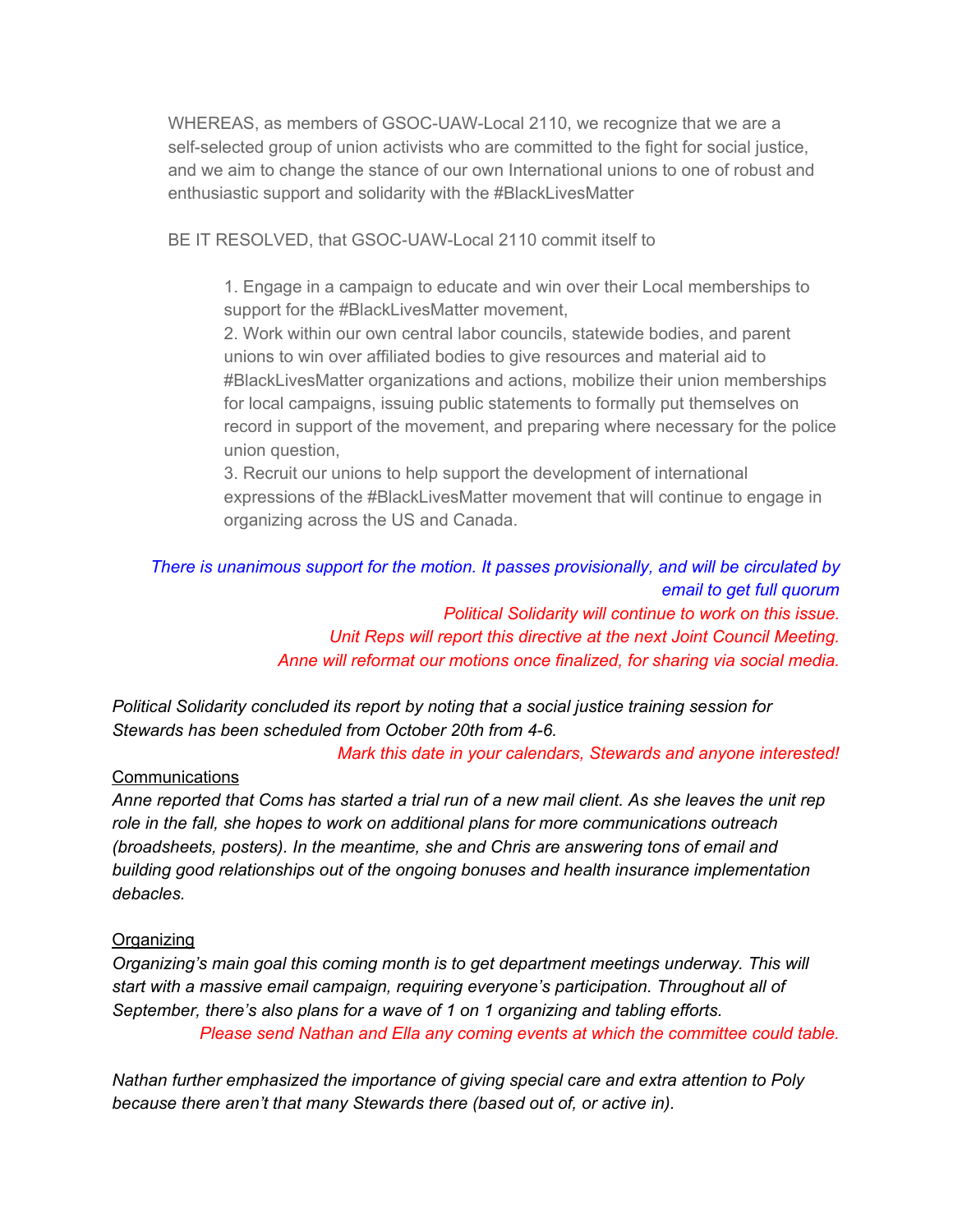**Bylaws** 

*Last night there was an email (via the new mailchimp client) with proposed changes to the ARE, extending its deadline by a month. Members will vote on this, and presuming it passes, we'll have more time to review and develop our first proper bylaws.*

*Please vote and encourage others to do so!*

#### Contract Enforcement

*↓*

## **Organization of grievances (20 min)**

Demonstration of the new Google Sheets setup (presented by Seana).

*We have encountered a lot of grievances this summer, and it's difficult to hold this information all together. Contract Enforcement has created several tools to help in this matter, including a form, a Master and Anonymized Register, and flowchart (to be archived in the Google Drive for future reference).*

*Every a steward encounters a potential grievance, even if they aren't ultimately processing it themselves, they will fill out a form with the information about the case. This is an automated system. Information from the forms will then be migrated into a master and anonymized register for observation, delegation, and archiving. Contract enforcement, at least 1 unit rep, and Patrick will have access to the Master Register, containing the full information of every grievance. Stewards will be able to consult the anonymized register, providing an archive of past grievances and potential patterns of activity/resolution, all without compromising the privacy of the grievant.*

*This system will also help with workflow. The unit rep(s) will be able to supervise Steward activity and delegate grievances when necessary. They will also be responsible for monitoring and maintaining the Master Register.*

*Presently the register only records the type of grievance, the date/timeline, the department, and the stewards assigned. Michelle suggested that more details should be added to the anonymized register perhaps taking the form of a space to describing the nature of the problem in more detail (without identifying information). Seana agreed.*

*Seana further described how templates have been drafted for Stewards to use, specific to different types of grievances (like class cancellation, etc.), listing relevant sections of the contract, and describing the steps appropriate to each part of the grievance procedure. A basic primer on how to do grievances is also being drafted, to guide Stewards who haven't taken grievance training, and to refresh the memories of those that have. All these materials will be added to the Steward Google Drive.*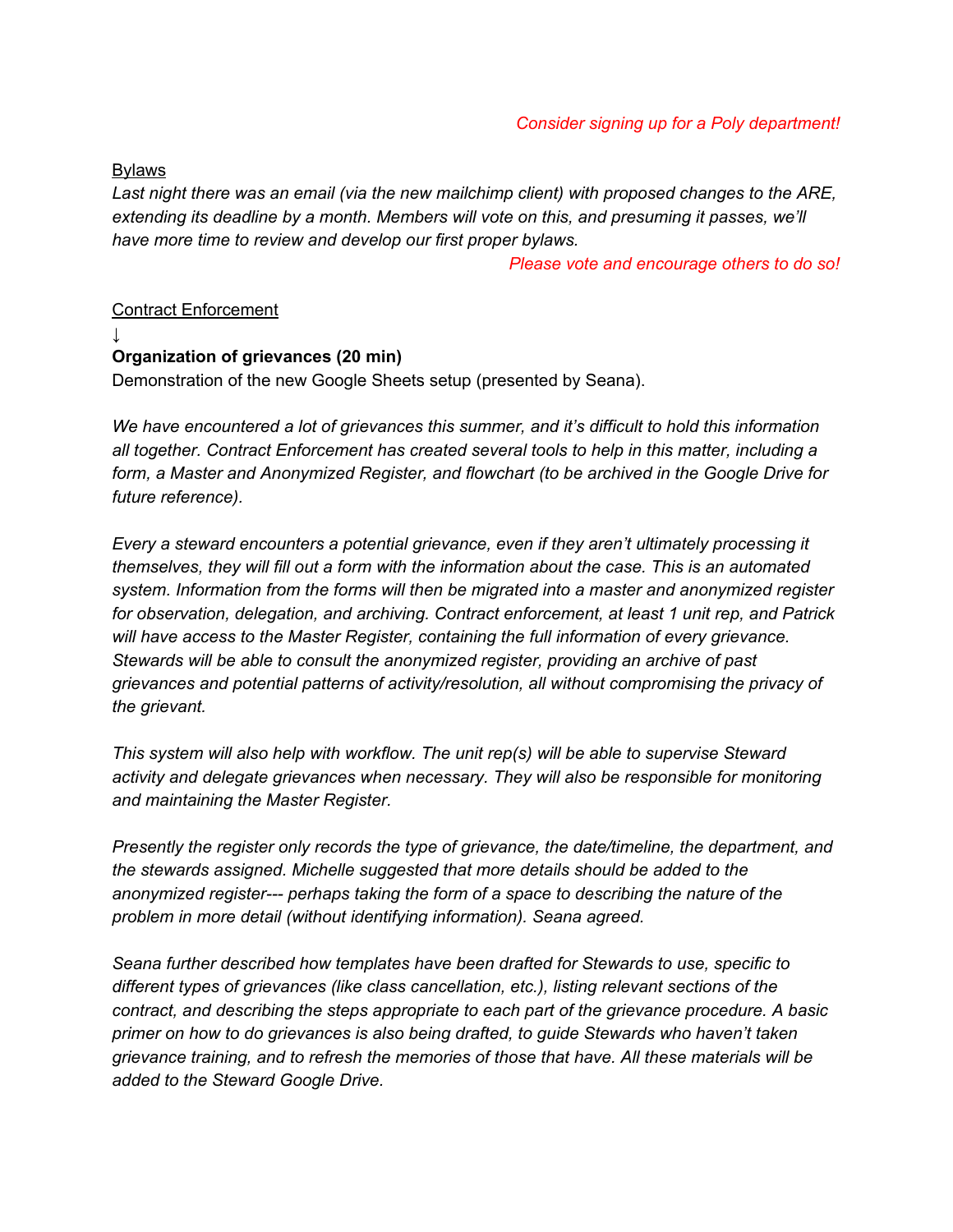*Jacob recommended that the contract be reviewed, as it specifies the steps for the grievance process. He further suggested that some people might want to specialize in particular steps of that process or in particular departments.*

*Jess asked for further clarification about how the assignment of responsibility would work. Seana replied that there would be a core team of at least 1 unit rep monitoring the registers, capable* of *helping* Steward-less grievances find homes, and privy to the big-picture view of *what work was/needed to happen where. The unit rep(s) would step in to redistribute work if it looked like Stewards might burn themselves out with overwork, and so that the most appropriate people get experience and get to practice their expertise. Seana further mentioned that this system could be reviewed at a later date if there was a problem.*

*Rani asks where email chains should be archived. Darach mentioned that he had previously set* up a contract enforcement gmail account that could suffice as an archive; one has just to 'cc it in *correspondence with grievants [\(contact.gsoc.contract@gmail.com\)](mailto:contact.gsoc.contract@gmail.com).*

*Anne moves that the committee be thanked for its work. Jess seconds. It passes unanimously.*

*Seana will email out instructions tomorrow, and move all the materials into the Drive where they will be good to go. Stewards should use these forms when they encounter and develop potential grievances.*

## **Organizing situation for Fall 2015 (40 min)**

Review and affirm timeline and to-do list, make recommendations, and open a brief discussion(by Organizing Committee)

*Developing on Nathan's earlier comments, Ella stated that the Organizing Committee's priorities* for the next month involve a lot of tabling as well as larger effort, on the part of the whole *Assembly of Stewards, to email stewardless departments and set up departmental meetings about the union.*

*Tabling* & *departmental-wide meetings* in *series* have a *threefold goals:* 

- *1) A way to get lowhanging fruit (interested students, active union supporters, the*  $I$ *union-curious) introduced to the union* and *counted in the card drive,*
- *2) To gather feedback on departmental & individual issues, setting priorities for the union's work in the coming year, and*
- *3) To recruit departmental organizers/squad leaders.*

*Nathan continued, stating that the next two weeks are critical for organizing these meetings. Everyone's help is needed. As was the case when getting the word out about the bonus issue, we will use the squad [structure](https://docs.google.com/spreadsheets/d/1SPh4X-knfwamLG4PpK5UAaVCsX37DYxYkQjzIWeFe2c/edit?usp=sharing) sign up sheet to divide the work.*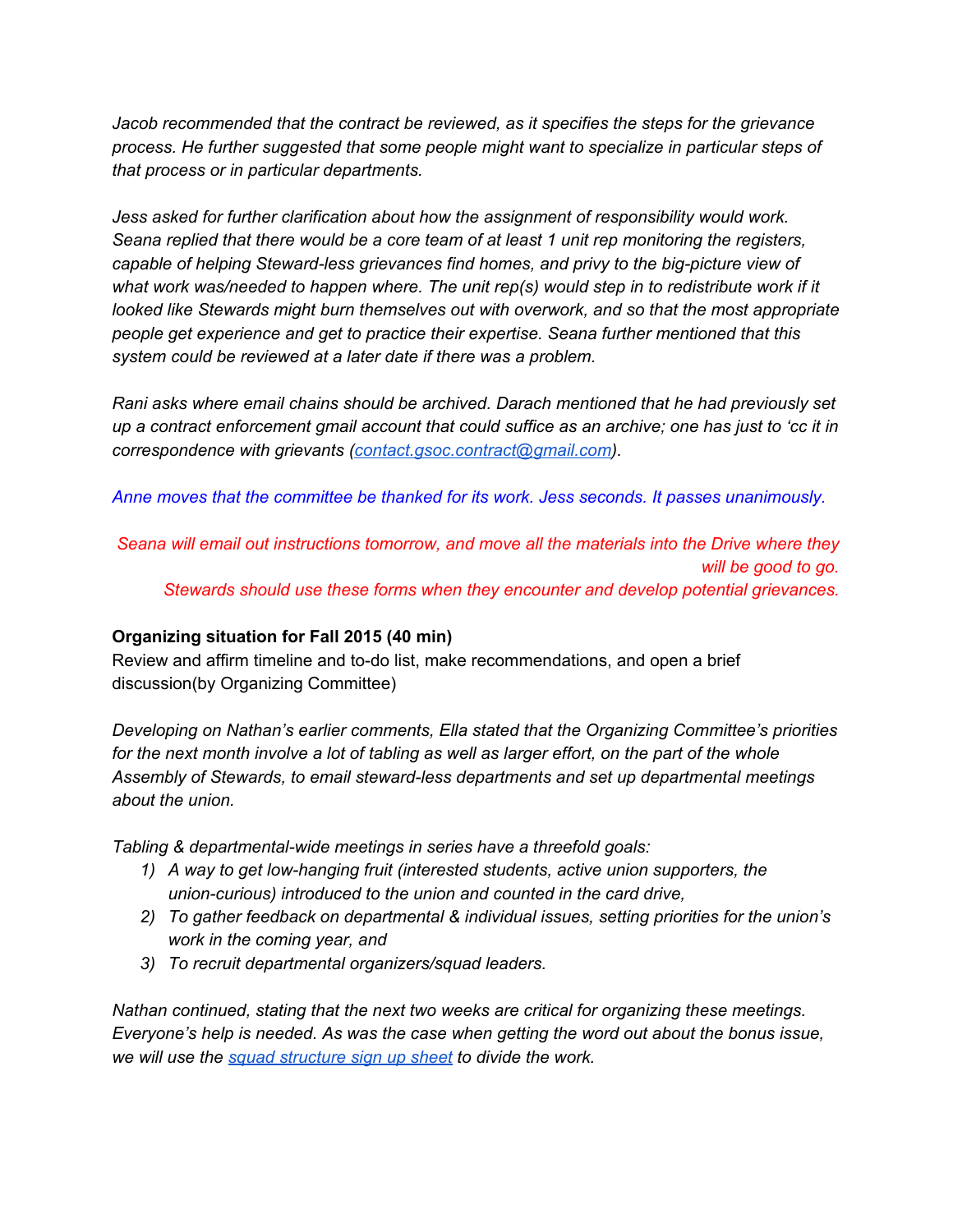*In departments where we already have contacts, we'll work with those individuals to cohost a meeting with them. In departments where we don't have any contacts, we'll invite (by email and by flyer) all students to meetings happening nearby.*

*Stewards are encouraged to buddy up with each other if they feel inexperienced. Michelle emphasized that the buddy system is an excellent one, advantageous to organizers both old and new. The Organizing Committee can help pair your up if desired. It is also working on more support materials to guide new Stewards through these exchanges.*

*Claudia suggested that some training should be offered to departmental contacts/squad leaders to prepare everyone for these meetings. Seana said that she would also benefit from that training, and suggested that it should be offered early, in advance of the September meetings. Chris suggested that this could take the form of a happy hour, to break up the meeting drudgery. Nathan agreed, but also suggesting that it could be split between the bar and the meeting room.*

*Darach asked about whether or not we had reached out to departmental administrators. Anne* said that as part of our contract a welcome letter will be sent along with all letters of appointment *and union cards, but that the collection of cards is still an open question (they could go to Stewards or departmental admins, and that as such we may need to cultivate those relationships too).*

*Chris asked about the link between the smaller departmental meetings and the larger General* Meetings on Sept. 21st & 24th. He asked that we use the former as funnels for the latter, so that *we can have a critical mass of excited people to comment on bylaws and run for elections.*

*Ella reflected on her experiences doing this work in the past. She said that one really good meeting can boost a department's involvement massively. She said that the Organizing Committee and more seasoned organizers should reflect on these experiences, and think about what contributes to a meeting's success.*

*Ella said that, in addition to the meetings, everyone might also do a round of knocking door to door* with cards before the Oct. 1 no-initiation-fee deadline but she expressed concerns about *this perhaps being too much work. Chris suggested that doortodoor resources should be prioritized for specific departments (like Econ, where folks are both generally out of the loop and centrally clustered together). If the conditions aren't right, or if the department's already well organized, it might not be the best use of door to door resources. Michelle responded by saying that well organized departments are such because of the doortodoor organizing, so the tactic shouldn't be abandoned full stop, but to delegate the work other people (not unit reps or perhaps even stewards) in these departments. Nathan concurred with Michelle, stating that this could be the best of both worlds. Chris agreed.*